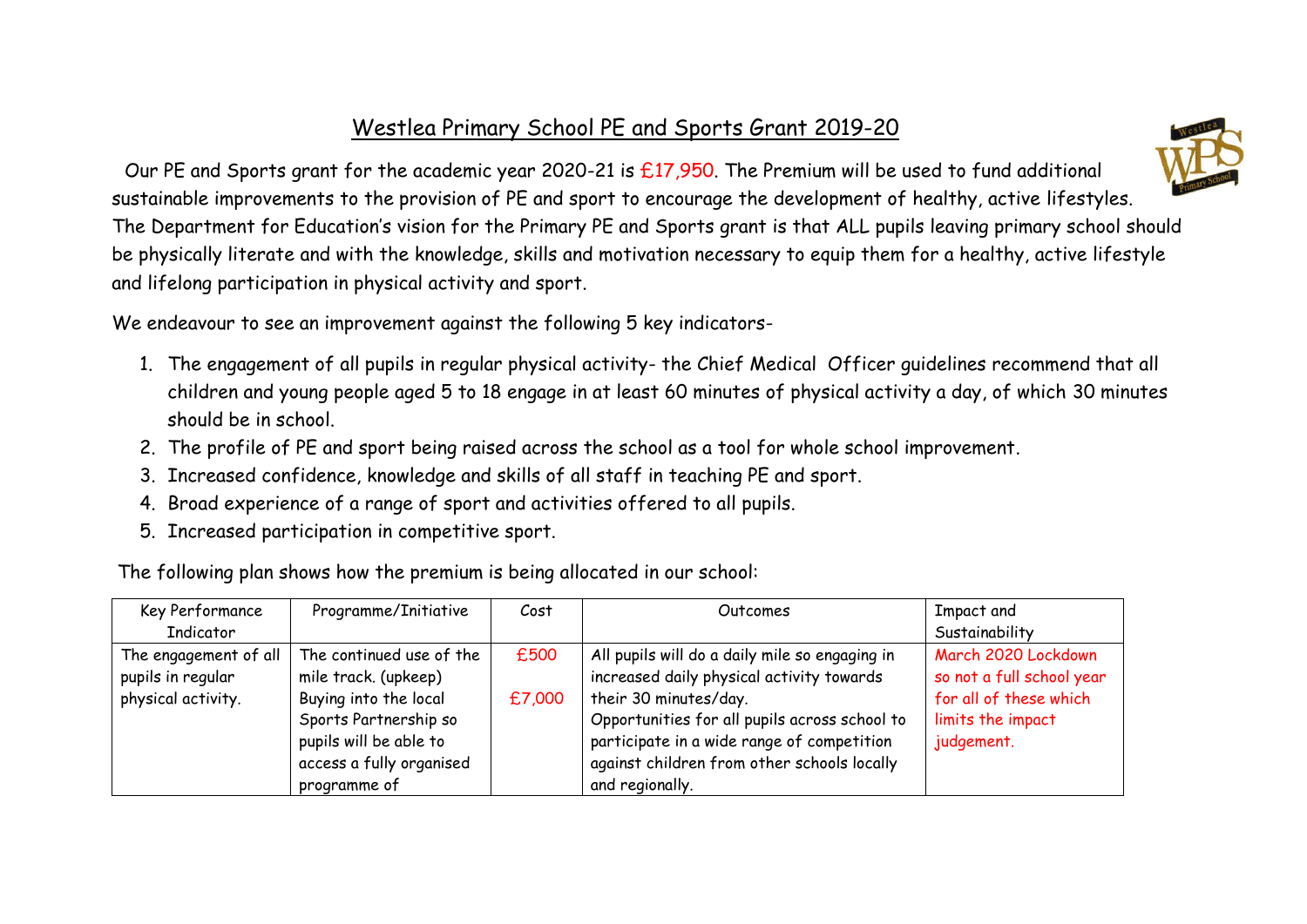|                                                                                                                | competitions,<br>tournaments, festivals<br>and after school clubs.<br>School provides all the<br>transport to and from<br>these events.<br>Subsidizing breakfast<br>clubs- SAFC football,<br>baseball, Dodgeball and<br>Kurling.<br>The school purchase a PE<br>kit and bag for every<br>child in Reception as well<br>as buying a range of<br>spare sports and<br>swimming kits. We have<br>hoodies for all sporting<br>activities and gymnastics<br>outfits and football<br>strips for all sporting<br>events. | £2,000<br>£2,000<br>£2,590 | Opportunities for extra- curricular sporting<br>opportunities, both before and after school.<br>All of which last an hour.<br>All children are suitably dressed to<br>participate in all sporting activities, be it in<br>or out of school, where they are<br>representing the school. There are no<br>barriers to their participation.                                                                                                         | Activites did occur with<br>the Spots Partnership<br>and the Daily mile was<br>fully used.<br>Full participation at<br>after school clubs and<br>breakfast clubs.<br>All kits in place.    |
|----------------------------------------------------------------------------------------------------------------|------------------------------------------------------------------------------------------------------------------------------------------------------------------------------------------------------------------------------------------------------------------------------------------------------------------------------------------------------------------------------------------------------------------------------------------------------------------------------------------------------------------|----------------------------|-------------------------------------------------------------------------------------------------------------------------------------------------------------------------------------------------------------------------------------------------------------------------------------------------------------------------------------------------------------------------------------------------------------------------------------------------|--------------------------------------------------------------------------------------------------------------------------------------------------------------------------------------------|
| The profile of PE and<br>sport being raised<br>across the school as a<br>tool for whole school<br>improvement. | The continued use of the<br>mile track.<br>Annual healthy week-<br>outside professionals are<br>to be involved.<br>Key PE skills training for<br>all staff.<br>Yoga sessions across<br><b>KS2.</b>                                                                                                                                                                                                                                                                                                               | £1,450                     | We had a Healthy week to launch the track<br>and this is now an annual event. This<br>continually reminds the children of the value<br>of being active as well as introducing them<br>to new and different sporting activities.<br>Physical health, mindfulness and resilience<br>are being promoted through these physical<br>activities, which will benefit the childrens'<br>attitudes towards learning in all aspects of<br>the curriculum. | The Healthy Week did<br>occur in Autumn 2019<br>and all children took an<br>active role in this.<br>Yoga was incorporated<br>into sessions in school,<br>including during the<br>Lockdown. |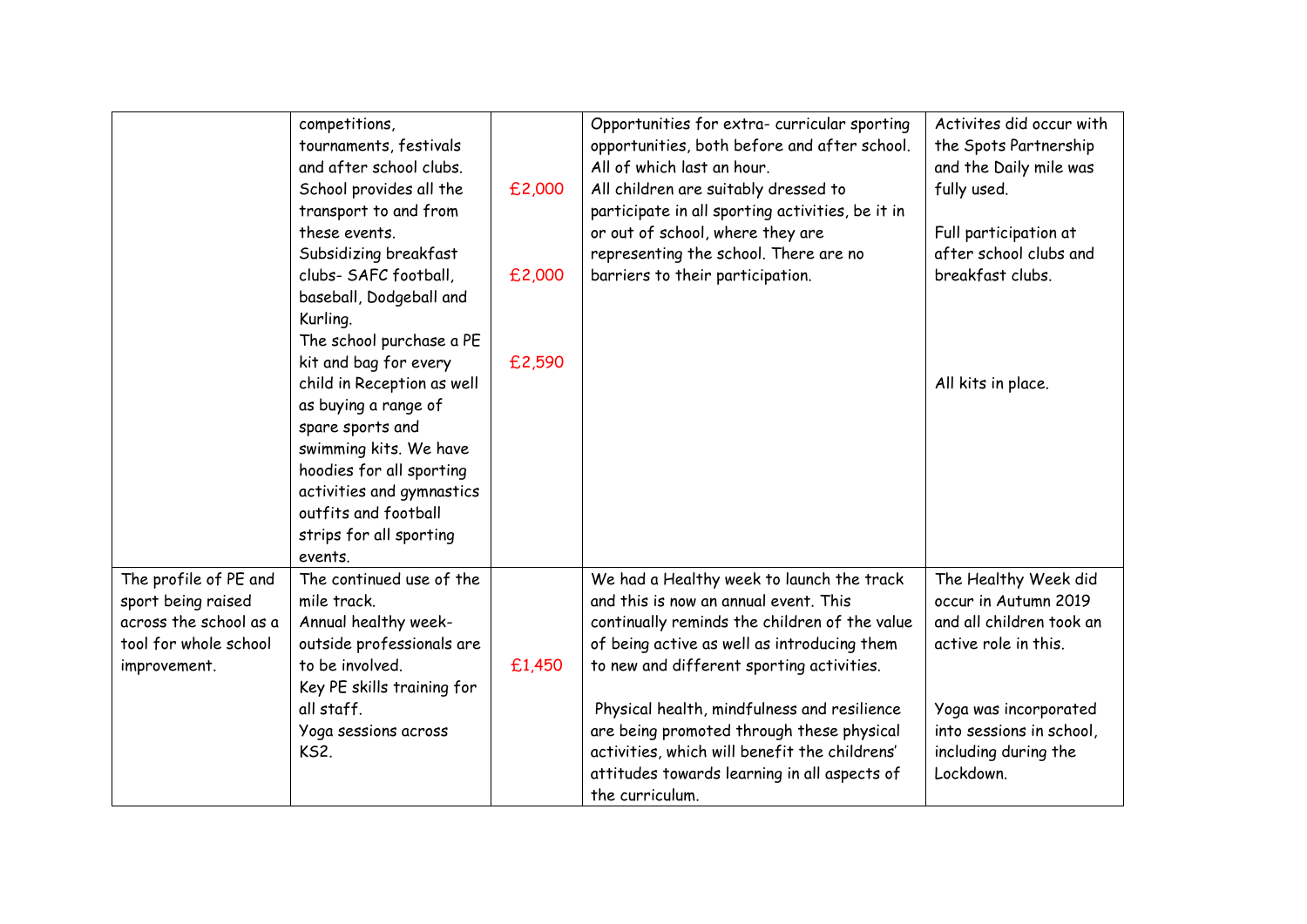| Increased confidence.<br>knowledge and skills<br>of all staff in<br>teaching PE and sport. | Attendance at the SSP<br>meetings by the PE<br>coordinator so their role<br>is developed in school.<br>Staff CPD across school-<br>whole staff and<br>individual teachers.<br>Suitable resources will<br>be purchased in line with<br>this training. | (E7,000)<br>£1,000 | PE coordinator to develop their knowledge<br>and skills of leading and developing PE and<br>sport within the school.<br>All staff have a greater understanding of<br>core tasks as well as their yearly programme.<br>All activities are fully resourced so maximum<br>participation by the children in physical<br>activity. | All meetings were<br>attended and as many<br>virtual PE activities<br>occurred for children at<br>home and in school.<br>Resources were<br>purchased |
|--------------------------------------------------------------------------------------------|------------------------------------------------------------------------------------------------------------------------------------------------------------------------------------------------------------------------------------------------------|--------------------|-------------------------------------------------------------------------------------------------------------------------------------------------------------------------------------------------------------------------------------------------------------------------------------------------------------------------------|------------------------------------------------------------------------------------------------------------------------------------------------------|
| Broad experience of a<br>range of sport and<br>activities offered to<br>all pupils.        | Buying into the local<br>Sports Partnership so<br>pupils will be able to<br>access a fully organised<br>programmed of<br>competitions,<br>tournaments, festivals<br>and after school clubs.                                                          | (E7,000)           | Opportunities for all pupils across school to<br>participate in a wide range of competition<br>against children from other schools locally<br>and regionally.<br>Opportunities for extra- curricular sporting<br>opportunities.                                                                                               | These only occurred in<br>the Autumn term. We<br>did do virtual<br>competitions through<br>the Sports Partnership.                                   |
|                                                                                            | <b>Breakfast Club</b><br>activities-SAFC<br>football, baseball and<br>dodgeball.                                                                                                                                                                     | (E2,000)           | Children have a healthy start to the day and<br>access a wider variety of sports and physical<br>activity.                                                                                                                                                                                                                    |                                                                                                                                                      |
|                                                                                            | The school provide<br>swimming sessions for all<br>Y4 pupils and are to do a<br>catch up program for<br>Y5/6 who haven't got<br>their 25meters.                                                                                                      | £2,000             | An increase in the percentage of Y6 children<br>being able to swim 25metres and use a<br>variety of strokes. Increased water safety.                                                                                                                                                                                          | Swimming occurred for<br>a term                                                                                                                      |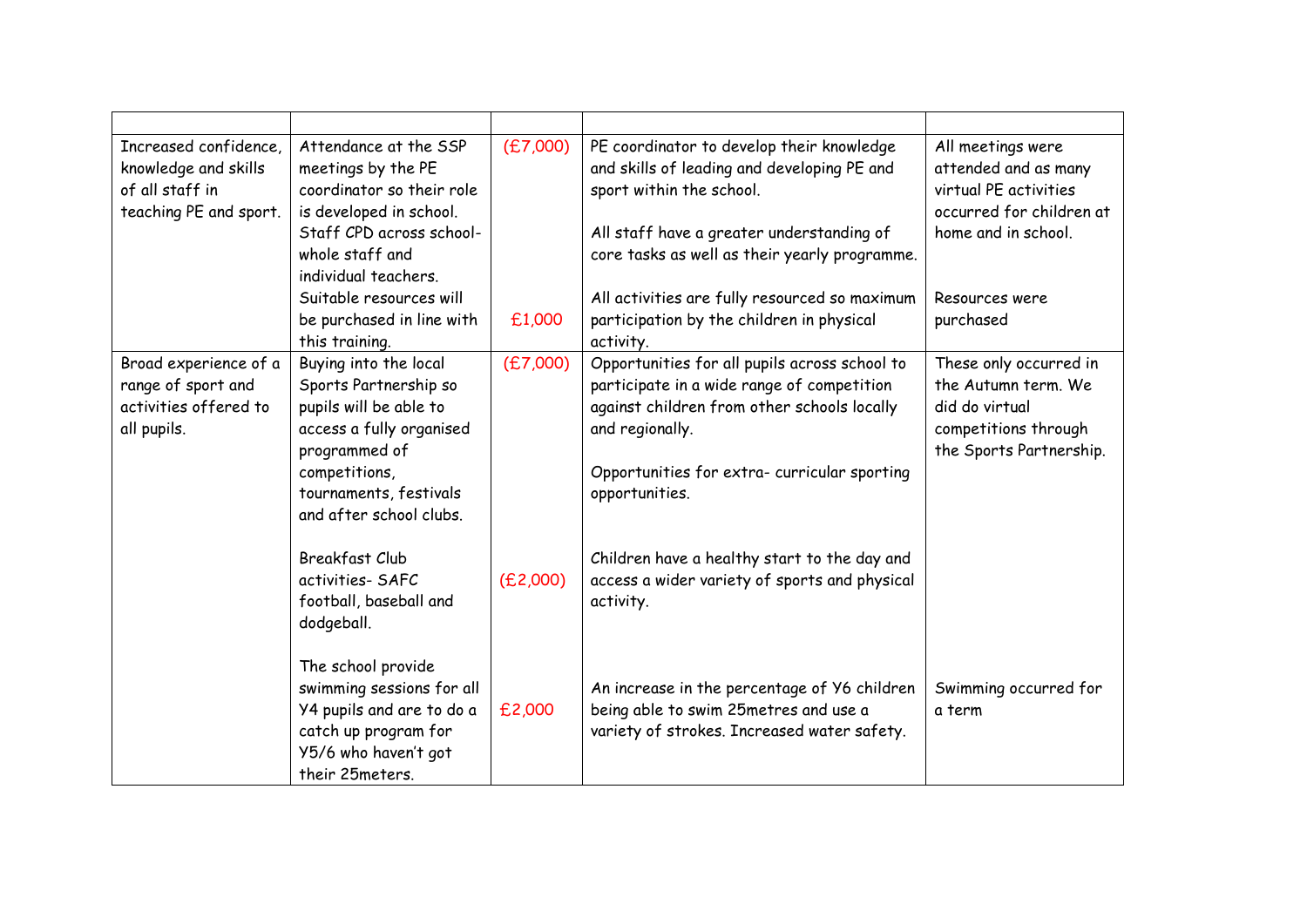| Increased                              | Buying into the local                                                               | (7,000) | Opportunities for all pupils across school to                                                                | These only occurred in                                        |
|----------------------------------------|-------------------------------------------------------------------------------------|---------|--------------------------------------------------------------------------------------------------------------|---------------------------------------------------------------|
| participation in<br>competitive sport. | Sports Partnership so<br>pupils will be able to<br>access a fully organised         |         | participate in a wide range of competition<br>against children from other schools locally<br>and regionally. | the Autumn term. We<br>did do virtual<br>competitions through |
|                                        | programmed of<br>competitions,<br>tournaments, festivals<br>and after school clubs. |         | Opportunities for extra-curricular sporting<br>opportunities.                                                | the Sports Partnership.                                       |

## **Monitoring**

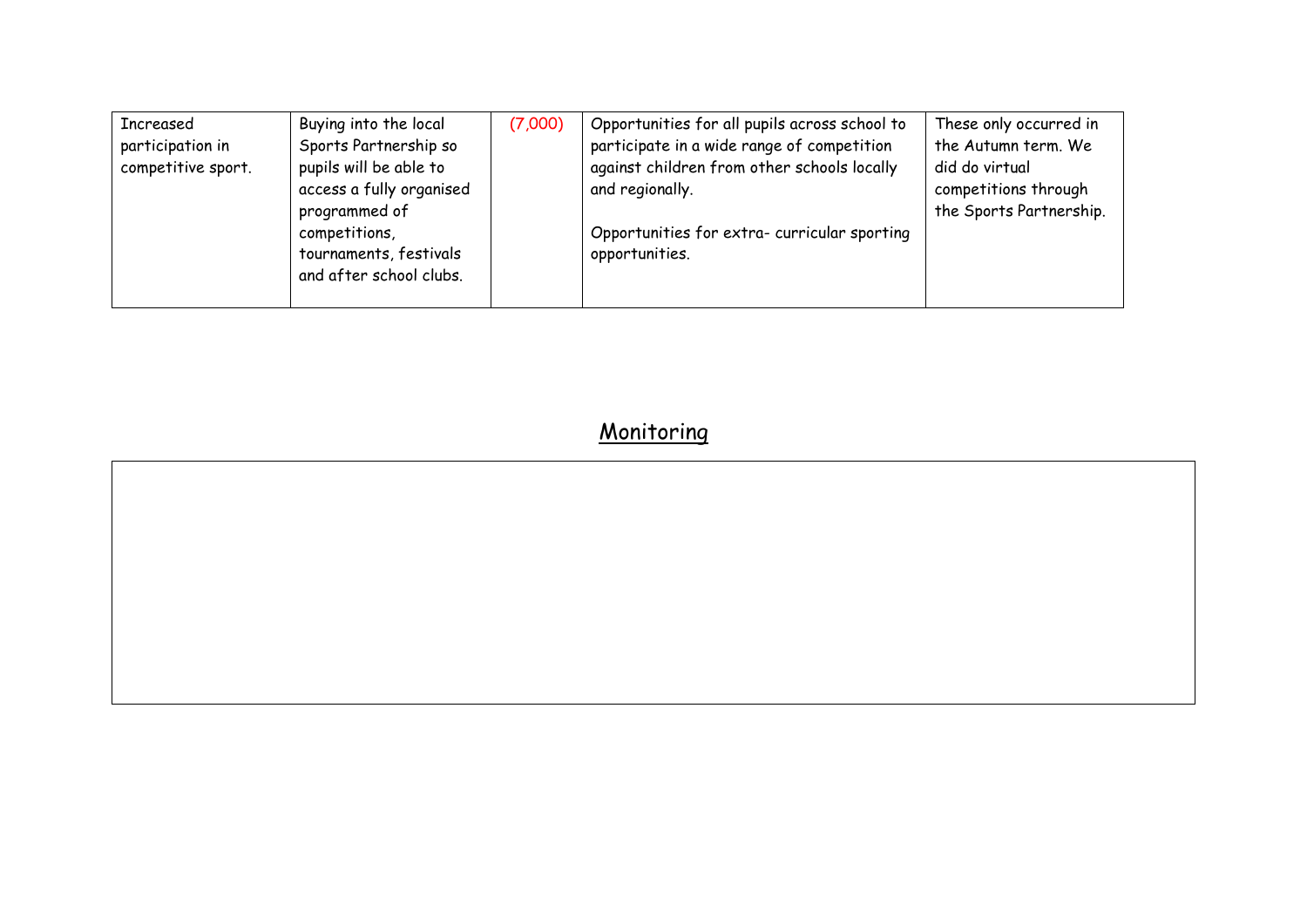| Key achievements to date:                                                                                                                                                                                | Areas for further improvement and baseline evidence of need:        |  |
|----------------------------------------------------------------------------------------------------------------------------------------------------------------------------------------------------------|---------------------------------------------------------------------|--|
| All pupils do the daily mile<br>Joint Kurling champions<br>First place in Y2/5/6/ Cross Country<br>Second in the gymnastics Regional Competition<br>Seaham Girls football Champions and County Finalists | More staff training<br>$\bullet$<br>Swimming standards<br>$\bullet$ |  |